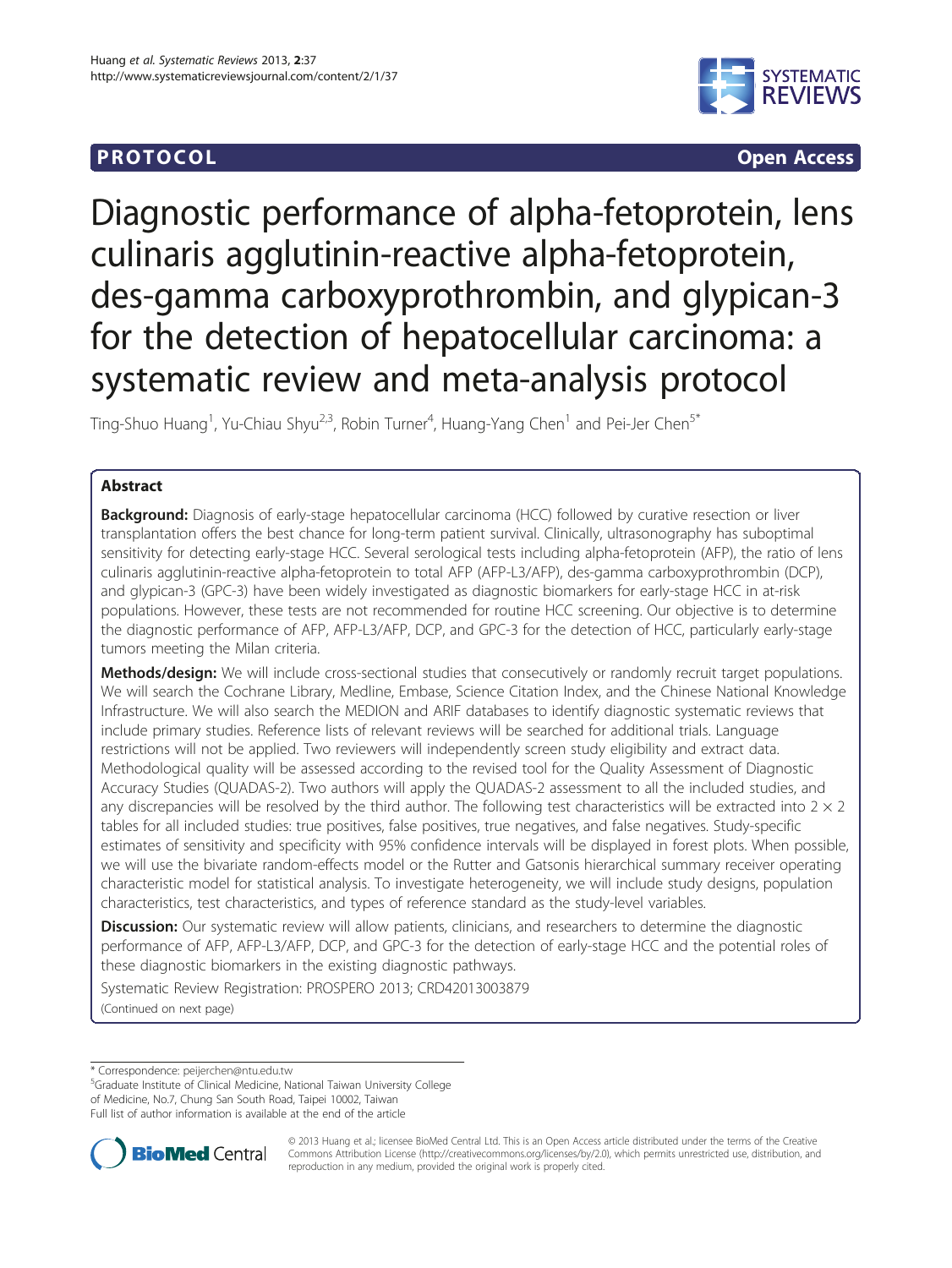#### (Continued from previous page)

Keywords: Hepatocellular carcinoma, Alpha-fetoprotein, Lens culinaris agglutinin-reactive alpha-fetoprotein, Des-gamma carboxyprothrombin, Glypican-3, Biomarker, Systematic review, Diagnosis

## Background

#### Target condition being diagnosed

The incidence of primary liver cancer has increased globally during the past two decades. Currently, liver cancer is the third highest cause of cancer-related deaths worldwide and accounts for 7% of all cancers [[1](#page-6-0)]. Hepatocellular carcinoma (HCC) represents more than 90% of liver cancers, and thus, is a major contributor to global disease burden. Major risk factors for developing HCC include infections with hepatitis B virus (HBV) or hepatitis C virus, alcoholic liver disease, and nonalcoholic fatty liver disease. Most of these risk factors contribute to the development of liver cirrhosis, which is present in 80% to 90% of patients with HCC [[2\]](#page-6-0). Reports have shown that the 5-year cumulative risk for the development of HCC in patients with liver cirrhosis ranges between 5% and 30% [[3\]](#page-6-0). Despite advances in surveillance and available treatments, there has been little improvement in the survival rates of HCC patients; the 5-year survival rate of HCC patients remains below 12% in the United States [[2\]](#page-6-0).

Diagnosis of early-stage HCC followed by curative resection or liver transplantation offers the best chance for long-term patient survival. Five-year survival rates of 70% have been achieved in HCC patients with preserved hepatic function after surgical resection of single tumors less than 5 cm in diameter [\[4\]](#page-6-0). In addition, 5-year survival rates of more than 70% have been reported in patients with HCC meeting the Milan criteria (single nodule <5 cm or three nodules each <3 cm in diameter) after liver transplantation [\[4,5\]](#page-6-0). Radiofrequency ablation has resulted in 5-year survival rates of 37% in HCC patients who are not eligible for surgical resection or liver transplantation [[4\]](#page-6-0). Nevertheless, survival rates of patients with advanced HCC have dropped markedly to an average survival of less than one per year [[6\]](#page-6-0). Importantly, fewer than 30% of HCC patients are diagnosed early enough during surveillance to undergo surgical resection or liver transplantation [\[7](#page-6-0)].

#### Index tests

## Alpha-fetoprotein and lens culinaris agglutinin-reactive alpha-fetoprotein

Alpha-fetoprotein (AFP) is the most widely investigated biomarker for HCC diagnosis. Persistent elevation of AFP has been shown to be a risk factor for developing HCC and is used to help define at-risk populations [\[8](#page-6-0)]. However, AFP has suboptimal diagnostic performance for HCC surveillance. In patients with liver cirrhosis, fluctuating levels of AFP may reflect flare-ups of viral hepatitis, exacerbation of underlying liver disease, or HCC development [\[9](#page-6-0)]. Additionally, only 10% to 20% of early-stage HCC patients have abnormal AFP serum levels. Recently, this small proportion of tumors has been associated with a molecular subclass of aggressive HCC (S2 class, EpCAM positive) [\[10-12\]](#page-6-0). AFP levels at a cutoff value of 20 ng/ml demonstrate good sensitivity but low specificity, whereas a cutoff value of 200 ng/ml provides high specificity but a marked loss in sensitivity [[13](#page-6-0)].

Lens culinaris agglutinin-reactive AFP (AFP-L3) is the glycosylated subfraction of AFP and is more specific to malignant hepatocytes than AFP [\[14\]](#page-6-0). Therefore, it may be useful in distinguishing between elevations in AFP due to benign conditions and HCC. AFP-L3, reported as the ratio of AFP-L3 to total AFP (AFP-L3/AFP), of more than 10% has been used as the cutoff value for HCC diagnosis [[15\]](#page-6-0). However, the sensitivity of AFP-L3/AFP is low in cases where AFP is not markedly elevated [\[16](#page-6-0)]. Recently, highly sensitive AFP-L3 assay has been evaluated in patients with an AFP level of <20 ng/ml [\[17\]](#page-6-0). The diagnostic sensitivity and specificity of highly sensitive AFP-L3 assay at a cutoff level of 5% were 41.5% and 85.1%, respectively. In addition, many studies have investigated the role of AFP-L3/AFP, alone or in combination with AFP and/or des-gamma carboxyprothrombin (DCP), as a screening marker for HCC [\[15,18-20\]](#page-6-0). The sensitivity of AFP-L3/AFP has been shown to vary with tumor size [\[21](#page-6-0)].

## **DCP**

DCP, also known as prothrombin induced by vitamin K absence II (PIVKA II), has been widely used as a serological marker for HCC detection over the last two decades. In 1984, Liebmann and colleagues reported for the first time the association of HCC with elevated serum DCP levels based on the use of a competitive radioimmunoassay with a DCP polyclonal antibody [[22](#page-6-0)]. Subsequently, a monoclonal antibody enzyme immunoassay (EIA) was developed to quantify plasma DCP levels. Several studies reported that DCP levels were elevated in patients with HCC with the use of this monoclonal antibody EIA at a cutoff value of 0.1 absorbance units (AU)/ml [\[23](#page-6-0)]. Currently, EIA (Eitest PIVKA-II; Eisai, Tokyo, Japan) and electrochemiluminescence (Picolumi PIVKA-II, Eisai) kits with greater sensitivity have been developed for clinical screening of patients with small HCCs [\[24,](#page-6-0)[25\]](#page-7-0). Mita and colleagues showed that determination of DCP levels using the more sensitive EIA method at a cutoff value of 40 mAU/ml had a moderate sensitivity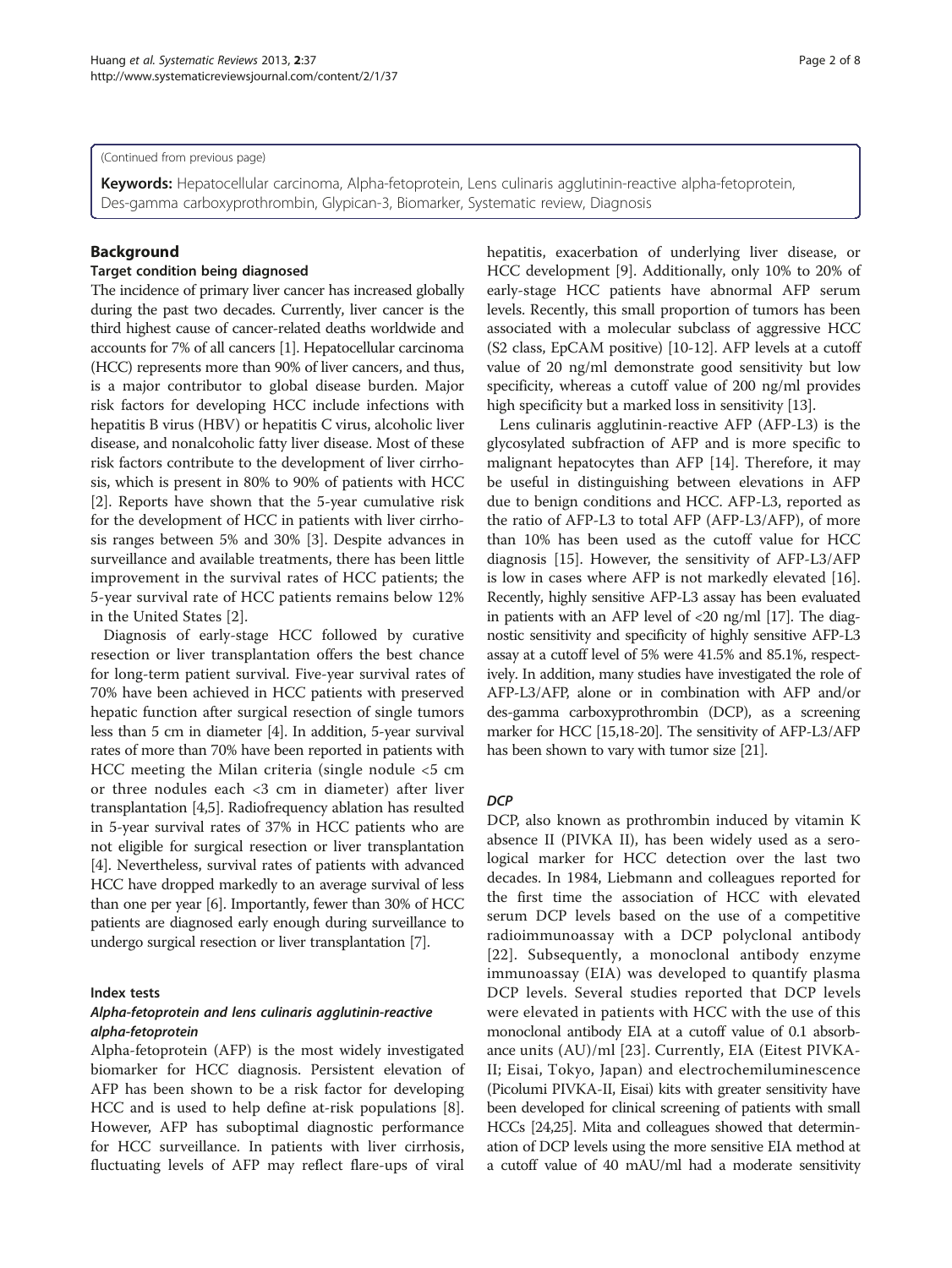(61.5%) and a high specificity (94.7%) for diagnosing HCC in high-risk populations [[26\]](#page-7-0). Because elevated DCP levels may not be associated with increased AFP or AFP-L3/AFP levels in HCC patients, many studies have demonstrated that a combination of these markers has a greater sensitivity in diagnosing HCC [[27](#page-7-0)-[29](#page-7-0)]. The Japanese Evidence-based Clinical Practice Guidelines and Consensus-based Clinical Practice Manual recommended simultaneous measurement of DCP and AFP (or AFP-L3/AFP) for screening HCC in high-risk populations and detecting single small HCCs with high sensitivity and specificity [\[30\]](#page-7-0).

## Glypican-3

Glypican-3 (GPC-3) is a heparin sulfate proteoglycan that interacts with several growth factors by binding to the cell membrane via glycosylphosphatidylinositol anchors [[31,32](#page-7-0)]. Because GPC-3 has only been detected in HCC cells and not in benign liver tissues, it has been investigated as a potential biomarker for the diagnosis of early-stage HCC [[33,34\]](#page-7-0). Recent studies demonstrated that serum GPC-3 levels were higher than 300 ng/L in 50% of early-stage HCC patients with serum AFP levels of <100 μg/L [\[35\]](#page-7-0). Serum GPC-3 levels at a cutoff value of 300 ng/L had a sensitivity and specificity for HCC diagnosis of 47.0% and 93.5%, respectively [[35](#page-7-0)]. Additionally, the diagnostic performance of GPC-3 was increased when tested in conjunction with human cervical cancer oncogene and AFP [\[36\]](#page-7-0). Therefore, GPC-3 may have potential as a biomarker for diagnosing early HCC and HCC screening in high-risk populations.

## Multiple index tests

All serological biomarkers described above are involved in different pathways in hepatocarcinogenesis. In addition, it is expected that a single biomarker would not have adequate diagnostic accuracy to identify patients with early-stage HCC. Therefore, it is reasonable that a combination of these biomarkers would improve the diagnostic performance for early-stage HCC compared to single use. If available, we will investigate the diagnostic performance of these biomarkers when used singly or in combination.

## Alternative tests

Currently, serological tests and imaging can be used for HCC surveillance; however, the use of serological tests has not been recommended for routine screening of HCC in Western practice guidelines [\[37,38\]](#page-7-0). The most widely used imaging examination for HCC surveillance is ultrasonography (US). A recent meta-analysis showed that US surveillance in cirrhotic patients detected most HCC cases before clinical presentation with a pooled sensitivity of 94% [\[39](#page-7-0)]. However, US was less sensitive for detecting early-stage HCC with a pooled sensitivity of 63% [[39\]](#page-7-0). There is little evidence to indicate the use of other imaging techniques including multi-detector computed tomography (CT) or dynamic contrast-enhanced magnetic resonance imaging (MRI) for HCC surveillance. Although novel genetic markers are continuously discovered and reported, they are not available for routine use in clinical practice.

## Rationale

The efficacy of surveillance methods for HCC in high-risk populations was evaluated in a randomized controlled trial of 18,816 HBV-infected patients in China. This study demonstrated that measurement of serum AFP levels and US every 6 months was associated with a 37% reduction in HCC-related mortality [[40\]](#page-7-0). Current practice guidelines from the American Association for the Study of Liver Diseases (AASLD), the European Association for the Study of the Liver (EASL), and the European Organization for Research and Treatment of Cancer (EORTC) recommend the surveillance of at-risk individuals with US every 6 months [[37,38](#page-7-0)]. The combination of US with AFP is not recommended for HCC surveillance because the small 6% to 8% gain in the detection rate does not balance the increase in false positive results and the cost of early-stage HCC diagnosis in Western countries [\[38\]](#page-7-0). Furthermore, US has suboptimal sensitivity for detecting early-stage HCC. Thus, it is warranted for serological tests to help identify patients with early-stage HCC that will have better survival following curative treatment (resection, liver transplantation, or ablation). Recently, several serological tests including AFP-L3/AFP, DCP, and GPC-3 have been widely investigated as diagnostic markers for early-stage HCC in at-risk populations. In this systematic review, we aim to determine the diagnostic performance of AFP, AFP-L3/AFP, DCP, and GPC-3 for HCC detection, particularly early-stage tumors meeting the Milan criteria (single nodule <5 cm or three nodules each <3 cm in diameter). Identifying the potential role of these new diagnostic biomarkers in the existing diagnostic pathways will be useful in designing future studies to evaluate the accuracy of diagnostic tests and to understand study results.

### **Objectives**

Our primary objective is to determine and compare the diagnostic performance of AFP, AFP-L3/AFP, DCP, and GPC-3, either singly or in combination, for early-stage HCC diagnosis. Our secondary objective is to evaluate the potential role of these new diagnostic biomarkers, either singly or in combination, in the existing diagnostic pathways [\[41\]](#page-7-0).

### Methods/design

## Criteria for considering studies for this review Types of studies

We will include cross-sectional studies that consecutively or randomly recruit target populations. The index tests and reference standards should ideally be performed on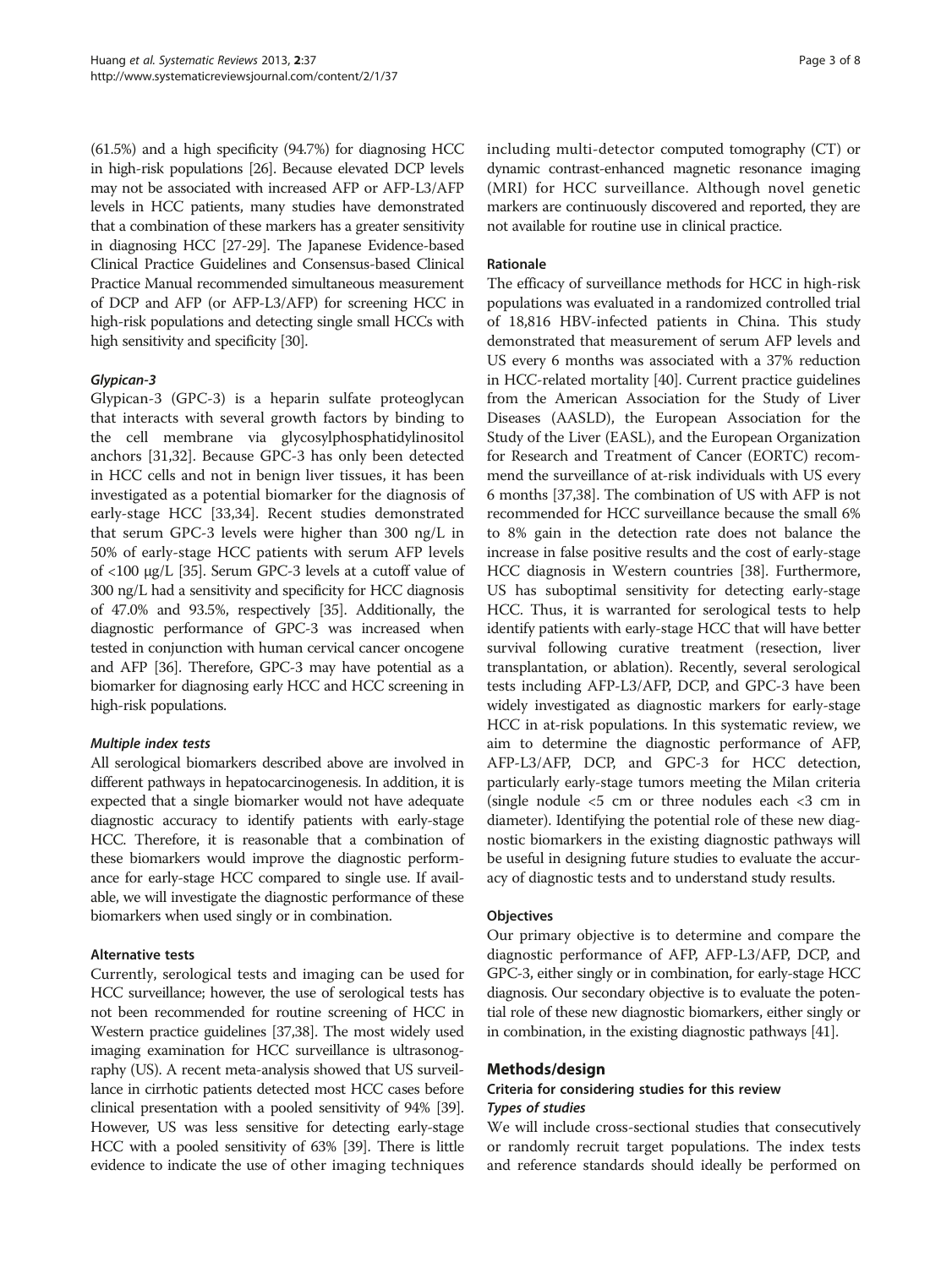all patients. We will not include diagnostic case–control studies because such studies are likely to overestimate diagnostic performance [[42](#page-7-0)]. In addition, the measures of accuracy may vary with the prevalence and stagedistribution of the target condition [\[43\]](#page-7-0).

## **Participants**

High-risk populations are defined as adult patients in whom HCC surveillance is recommended by the clinical practice guidelines of AASLD, EASL, and EORTC. According to AASLD guidelines, populations at high risk of HCC include Asian male HBV carriers over age 40 years; Asian female HBV carriers over age 50 years; HBV carriers with a family history of HCC; African/North American Blacks with hepatitis B; cirrhotic HBV carriers; patients with hepatitis C cirrhosis; patients with stage 4 primary biliary cirrhosis; and patients with cirrhosis due to genetic hemochromatosis, alpha 1-antitrypsin deficiency, or other etiologies. According to EASL guidelines, high-risk populations are cirrhotic patients, non-cirrhotic HBV carriers with active hepatitis or family history of HCC, and non-cirrhotic patients with chronic hepatitis C and advanced liver fibrosis F3. The diagnosis of liver cirrhosis and chronic viral hepatitis in primary studies will be assessed. Exclusion criteria are defined as primary studies that mainly recruit low-risk populations (healthy populations or participants without any predisposing factors for developing HCC).

### Index tests

The index tests include AFP, AFP-L3/AFP, DCP, and GPC-3 as described previously in the Background section.

### Comparator tests

Not applicable.

### Target conditions

The target condition will be proven HCC.

#### Reference standards

Studies will be eligible for this review if clinical diagnostic criteria recommended by the AASLD or EASL-EORTC were used as the primary reference standards. The pathological diagnosis of HCC is recommended for all nodules occurring in non-cirrhotic livers and for those cases with inconclusive non-invasive diagnosis of HCC in cirrhotic livers. In cirrhotic patients, non-invasive diagnosis of HCC is established when one imaging technique for nodules >2 cm and two imaging techniques (multi-detector CT and dynamic contrast-enhanced MRI) for nodules 1 cm to 2 cm in diameter reveal HCC radiological hallmarks (arterial hypervascularity and venous/late phase washout). Because clinical practice guidelines are routinely updated, we will use the criteria of reference standards that the primary studies adopted.

## Search methods for identification of studies Electronic searches

We will search the following databases: CENTRAL (the Cochrane Library, latest issue February 2013), Medline (January 1950 to February 2013), Embase (January 1980 to February 2013), Science Citation Index (January 1981 to February 2013), and the Chinese National Knowledge Infrastructure (January 1997 to February 2013). We will also search the Meta-analyses van Diagnostisch Onderzoek (MEDION) and Aggressive Research Intelligence Facility (ARIF) databases to identify diagnostic systematic reviews that include primary studies. Language restrictions will not be applied. The searches will be refined using the Boolean term "AND" between the topics of HCC and index tests (AFP, AFP-L3/AFP, DCP, and GPC-3). The details of the Medline database search are provided below.

#### Searching strategies of the Medline database

- 1. Carcinoma, Hepatocellular
- 2. hepatocellular Carcinoma.mp.
- 3. exp Liver Neoplasms/
- 4. malignant hepatoma.mp.
- 5. hepatoma.mp.
- 6. liver cancer.mp.
- 7. liver tumor.mp.
- 8. liver tumour.mp.
- 9. hepatic cancer.mp.
- 10. cancer of liver.mp.
- 11. hepatic tumor.mp.
- 12. hepatic tumour.mp.
- 13. 1 or 2 or 3 or 4 or 5 or 6 or 7 or 8 or 9 or 10 or 11 or 12
- 14. alpha-Fetoproteins/
- 15. alpha-fetoprotein.mp.
- 16. alpha fetoprotein.mp.
- 17.AFP.mp.
- 18. alpha-1-fetoprotein.mp.
- 19. alpha1fetoprotein.mp.
- 20. alpha 1 fetoprotein.mp.
- 21. alpha-fetoglobulin.mp.
- 22. alpha fetoglobulin.mp.
- 23. 14 or 15 or 16 or 17 or 18 or 19 or 20 or 21 or 22
- 24. AFP-L3.mp.
- 25. AFPL3.mp.
- 26. AFP L3.mp.
- 27. Lens culinaris agglutinin-reactive alpha-fetoprotein.mp.
- 28. lectin-bound AFP.mp.
- 29. L3 fraction.mp.
- 30. L3-fraction.mp.
- 31. glycosylated AFP.mp.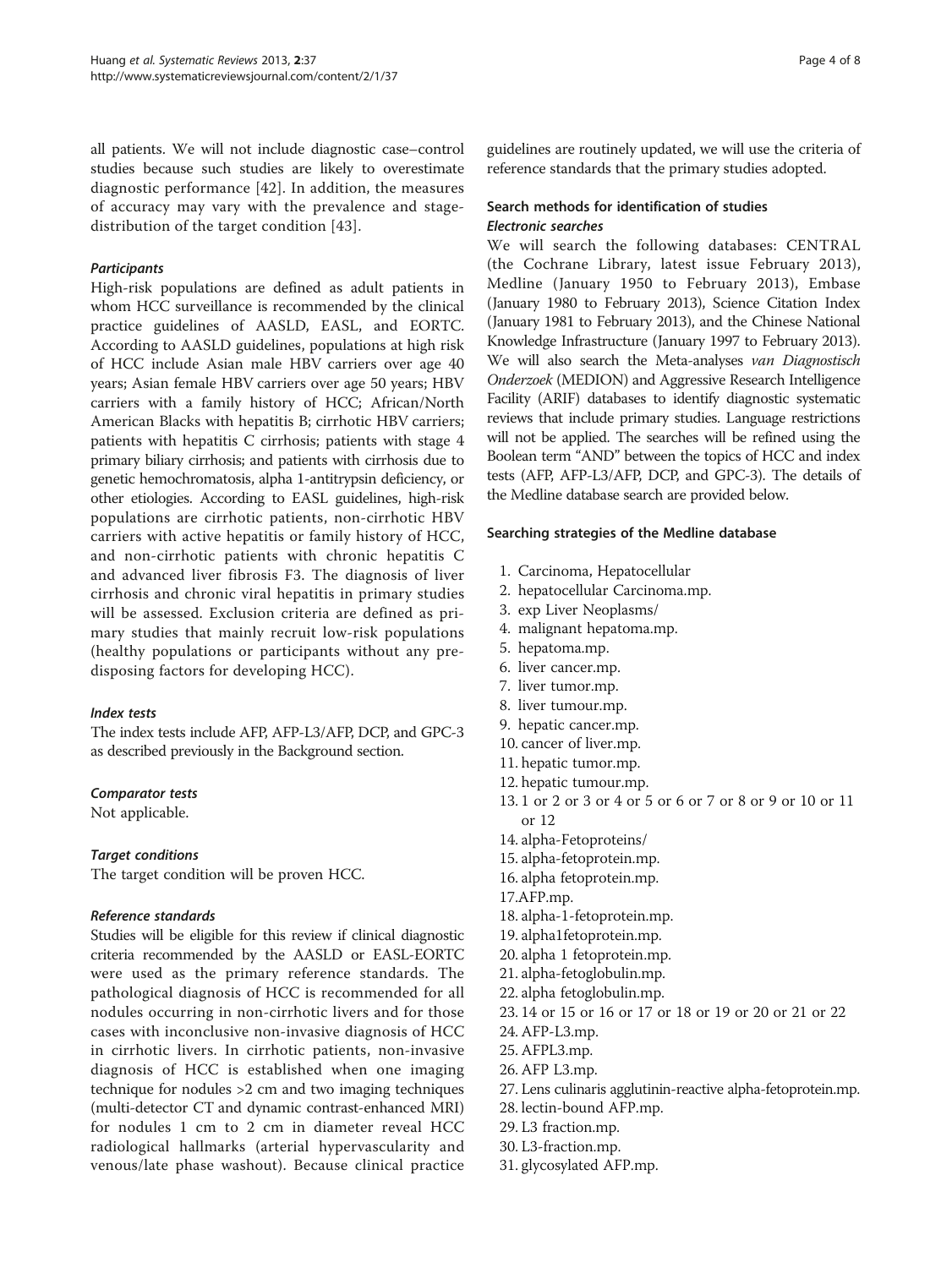32. frucosylated AFP.mp. 33. 24 or 25 or 26 or 27 or 28 or 29 or 30 or 31 or 32 34. DCP.mp. 35. Des-gamma carboxyprothrombin.mp. 36. PIVKA\*.mp. 37. PIVKA-II.mp. 38. PIVKA II.mp. 39. Protein induced by vitamin K absence\*.mp. 40. 34 or 35 or 36 or 37 or 38 or 39 41. Glypicans/ 42. Glypican-3.mp. 43. Glypican3.mp. 44. Glypican 3.mp. 45. GPC3.mp. 46. GPC-3.mp. 47. GPC 3.mp. 48. 41 or 42 or 43 or 44 or 45 or 46 or 47 49. 23 or 33 or 40 or 48 50. 13 and 49

## Searching other resources

Reference lists of relevant reviews will be searched for additional trials.

## Data collection and analysis

## Selection of studies

Two authors (TSH, YCS) will independently screen titles and abstracts to identify potentially relevant studies. After the screening, we will retrieve full texts of potentially eligible studies to assess whether the individual studies fulfill the inclusion criteria. Disagreements will be resolved by the third author (HYC).

## Data extraction and management

We will extract the following information into the prespecified data extraction form:

- 1. Study characteristics (authors, year of publication, study designs, settings, locations, and patient enrollment strategies)
- 2. Test characteristics (test types, test conditions, prespecified defined cutoff values, sampling protocol, and criteria for test positivity)
- 3. Reference standards (histopathological diagnosis or non-invasive criteria and versions of the guideline used)
- 4. Participant characteristics (age, gender, ethnicity, disease types, tumor sizes, and tumor stages)
- 5. Statistics for meta-analysis (true positives (TP), false positives (FP), true negatives (TN), and false negatives (FN))

For test statistics, we will construct  $2 \times 2$  tables to facilitate meta-analysis of the summary estimates of sensitivity and specificity. If these direct data are lacking

in the articles, we will try to reconstruct the  $2 \times 2$  table using the aforementioned publication information.

## Assessment of methodological quality

Methodological quality will be assessed according to the revised tool for QUADAS-2 [\[44](#page-7-0)]. The full QUADAS-2 tool consists of four domains: patient selection, index test, reference standard, and flow and timing. Each domain will be assessed in terms of risk of bias according to the signaling questions, and the first three domains will also be adjudicated in terms of concerns regarding applicability. The details are as follows:

1. Patient selection

Risk of bias: Could the selection of patients have introduced bias? Signaling question 1: Was a consecutive or random sample of patients enrolled? Signaling question 2: Did the study avoid inappropriate exclusion? Signaling question 3: Did the study include patients with previous imaging studies or biomarker testing? Applicability: Were there concerns that the included patients and setting did not match the review question? If the primary studies primarily included patients with a low risk of developing HCC, it would be of high concern regarding applicability. If the primary studies included patients who fulfilled the screening recommendations of the guidelines, it would be of low concern regarding applicability.

2. Index test

Risk of bias: Could the conduct or interpretation of the index test have introduced bias? Signaling question 1: If a threshold was used, was it prespecified?

Signaling question 2: Were the index test results interpreted without knowledge of the results of the reference standard?

Applicability: Were there concerns that the index test, its conduct, or its interpretation differed from the review question?

3. Reference standard

Risk of bias: Could the reference standard, its conduct, or its interpretations have introduced bias? Signaling question 1: Was the reference standard likely to correctly classify the target condition? Signaling question 2: Were the reference standard results interpreted without knowledge of the results of the index test?

Signaling question 3: Was AFP incorporated into the non-invasive criteria? (This question will be used for evaluation of the diagnostic performance of AFP and AFP-L3/AFP.)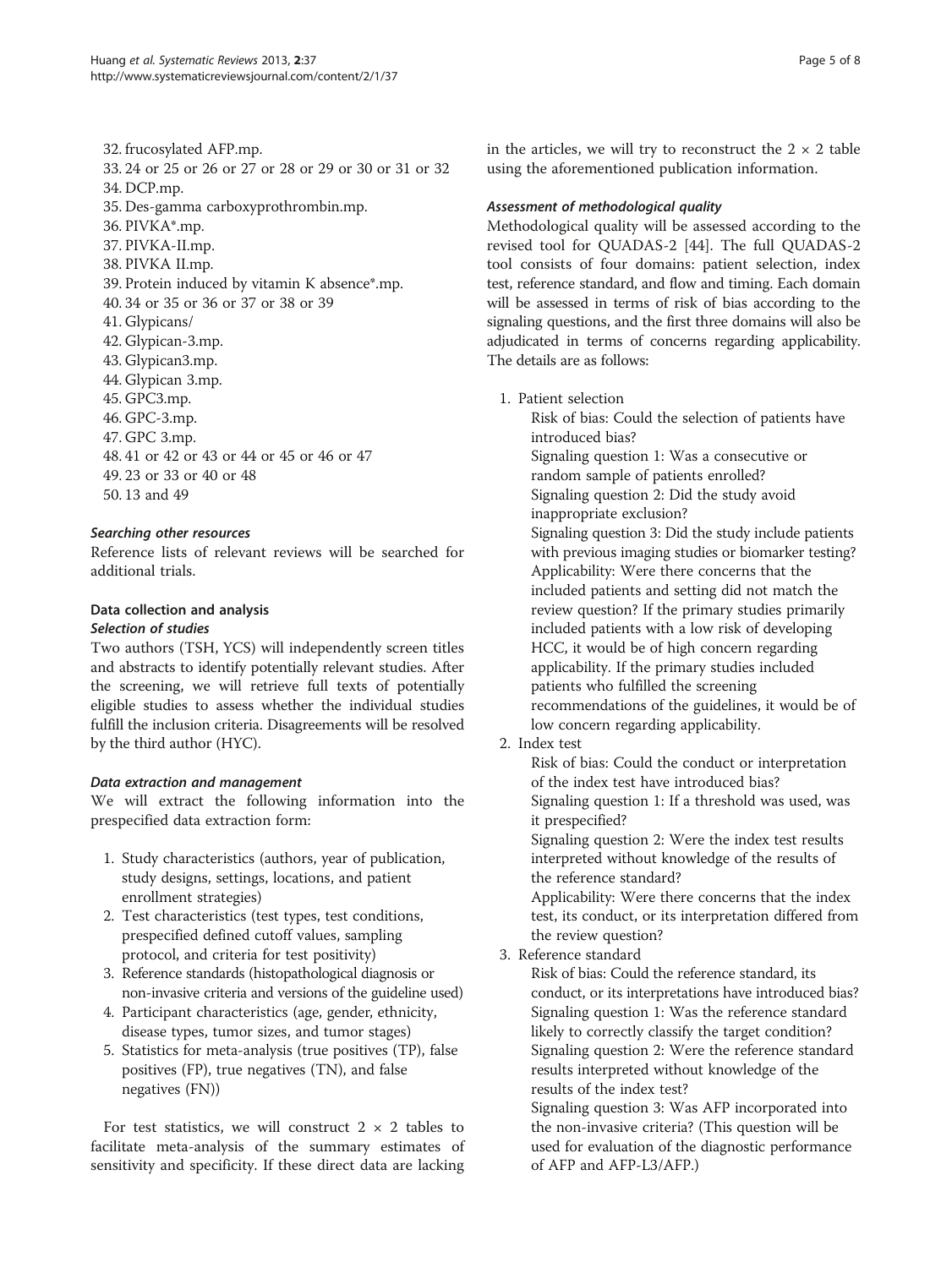Applicability: Were there concerns that the target condition as defined by the reference standards did not match the question?

4. Flow and timing

Risk of bias: Could the patient flow have introduced bias? Signaling question 1: Was there an appropriate interval between the index test and reference standard? Signaling question 2: Did all patients receive the

same reference standard (histopathology or non-invasive criteria for liver cirrhosis)? Signaling question 3: Were all patients included in the analysis?

Signaling question 4: Were all patients adequately followed up? At least 3 months for negative results of reference standards would be reasonable.

The signaling questions will be answered as yes, no, or unclear. Risk of bias and concerns regarding applicability will be rated as low, high, or unclear. Two authors (TSH, YCS) will initially test the pilot QUADAS-2 items in three studies. If poor agreement is noted, we will refine the tool content and/or coding guidelines. After reaching good agreement, we will apply the updated form to complete the QUADAS-2 assessment for all included studies. Discrepancies will be resolved by the third author (HYC).

## Statistical analysis and data synthesis

Descriptive analysis: this will offer an overview of all available studies and will be presented in two separate tables stratified by the index tests. One table will include study design, participants, test characteristics, and reference standards. The other table will provide details on study quality according to the review-specific QUADAS-2 tool mentioned above. The following test characteristics will be extracted into  $2 \times 2$  tables for all included studies: TP, FP, TN, and FN. Study-specific estimates of sensitivity and specificity with 95% confidence intervals will be displayed in forest plots using Review Manager (Version 5.2). These graphical displays will reveal the variations in accuracy among the studies and the different types and brands of the index tests.

Inferential statistics: we will use the bivariate randomeffects model with or without covariates to obtain summary estimates of sensitivity and specificity in studies where a common cutoff value was applied for the interpretation of the index tests [[45\]](#page-7-0). Otherwise, the Rutter and Gatsonis hierarchical summary receiver operating characteristic (HSROC) model will be used to investigate heterogeneity in the summary estimates of sensitivity and specificity at different cutoff levels of the index tests [[46\]](#page-7-0). We will test for differences among the diagnostic tests by including tests used as covariates in the model. It is expected that most studies will use only one diagnostic test, therefore, most comparisons will be indirect. However, we may be able to investigate within study comparisons in studies that used more than one test. The results will also be displayed using SROC curves. The model fitting techniques will be performed using SAS (version 9.2) and R (version 2.15.2) software [\[47\]](#page-7-0).

## Investigations of heterogeneity

To investigate heterogeneity, we will include study design (prospective or retrospective and year of publication), population characteristics (gender, ethnicity, age, disease types, and stage distribution), test characteristics (cutoff value, test type, and number of tests per screening round), and versions of reference standards as our study-level variables. We will test these study-level covariates in the bivariate model in the common threshold or add them to the Rutter and Gatsonis HSROC model to evaluate heterogeneity in test threshold, diagnostic accuracy, and the shape of curves. The likelihood ratio test will be used to determine the statistical significance of the covariates included in the models.

## Sensitivity analyses

A sensitivity analysis will be conducted to test the impact of the results according to the methodological quality items rated by the QUADAS-2 tool. The reference standards may differ slightly among the studies because earlier studies may include AFP in the non-invasive criteria to diagnose HCC. However, AFP has been removed from the latest versions of the guidelines. Thus, there should be some variation if the non-invasive criteria were used to diagnose HCC. If many studies incorporate AFP level as one of the criteria of the reference standards, we will try to extract the data without using the AFP criterion. If there are few studies, we will conduct sensitivity analysis using the AFP criterion.

## Assessment of reporting and publication bias

Reporting and publication bias will not be assessed for two reasons. First, investigation of reporting and publication bias in diagnostic accuracy studies has been shown to be problematic because many studies are performed without study registration [[48-50\]](#page-7-0). Therefore, assessment of publication and reporting bias from registration is not possible. Second, funnel plot-based approaches have been shown to be misleading for reviews of diagnostic test accuracy [[48,49](#page-7-0)].

## **Discussion**

Our systematic review will allow patients, clinicians, and researchers to determine the diagnostic performance of AFP, AFP-L3/AFP, DCP, and GPC-3 for the detection of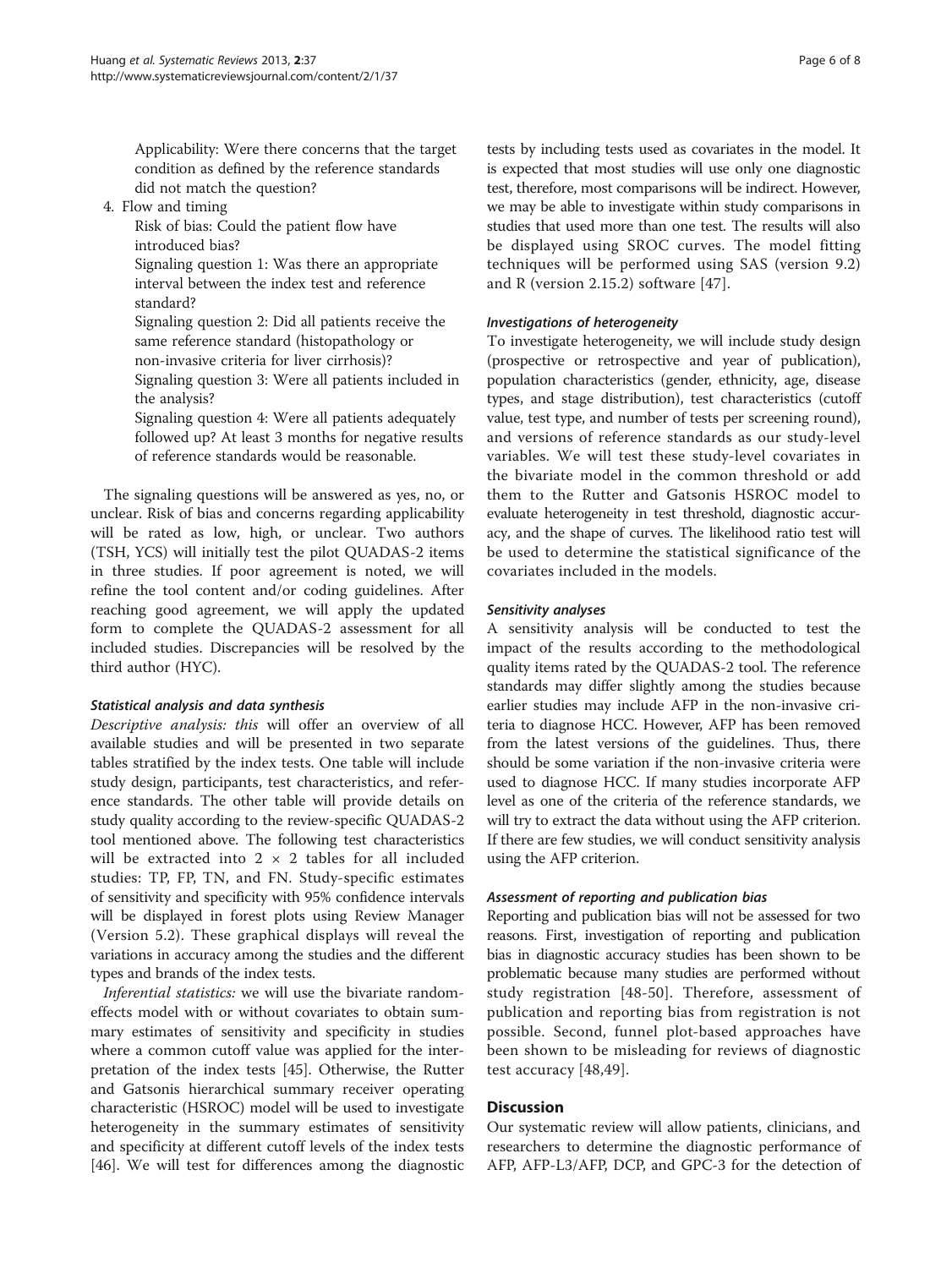<span id="page-6-0"></span>HCC, particularly early-stage HCC, and the potential roles of these new diagnostic biomarkers in the existing diagnostic pathways. This systematic review will also help guideline developers and policy makers to provide recommendations for the use of these serological tests in clinical practice.

## Systematic review status

The systematic review is currently in the searching and screening phase of study eligibility. We expect to complete the review by October 2013.

#### Abbreviations

AASLD: American Association for the Study of Liver Diseases; AFP: Alpha-fetoprotein; AFP-L3: Lensculinaris agglutinin-reactive alpha-fetoprotein; ARIF: Aggressive Research Intelligence Facility; AU: Absorbance unit; CT: Computed tomography; DCP: Des-gamma carboxyprothrombin; EASL: European Association for the Study of the Liver; EIA: Enzyme immunoassay; EORTC: European Organization for Research and Treatment of Cancer; FN: False negatives; FP: False positives; GCP-3: Glypican-3; HBV: Hepatitis B virus; HCC: Hepatocellular carcinoma; HSROC: Hierarchical summary receiver operating characteristic; MEDION: Meta-analyses van diagnostisch onderzoek; MRI: Magnetic resonance imaging; PIVKA II: Prothrombin induced by vitamin K absence II; QUADAS-2: Quality assessment of diagnostic accuracy studies; TP: True positives; TN: True negatives; US: Ultrasonography.

#### Competing interests

The authors declare that they have no competing interests.

#### Authors' contributions

PJC was the lead researcher of the project. All authors contributed substantially to the design, methodology, writing, and revision of the protocol. All authors have read and approved the final manuscript.

#### Acknowledgements

We would like to thank Miss Jhao-Ning Shih for helping us to conduct the literature searches. This systematic review is supported by an institutional grant (102A091) of Academia Sinica to PJ Chen and an institutional grant of the Chang Gung Memorial Hospital, Keelung, Taiwan to TS Huang.

#### Author details

<sup>1</sup> Division of General Surgery, Department of Surgery, Chang Gung Memorial Hospital, Keelung, No.222, Mai-Chin Road, Keelung 20401, Taiwan. <sup>2</sup>Institute of Biopharmaceutical Sciences, National Yang-Ming University, No. 155, Sec.2, Linong Street, Taipei 112, Taiwan. <sup>3</sup>Department of Education and Research, Taipei City Hospital, No.145, Zhengzhou Road, Taipei 10341, Taiwan. 4 Screening and Test Evaluation Program, Sydney School of Public Health, Edward Ford Building (A27), The University of Sydney, Sydney, NSW 2006, Australia. <sup>5</sup>Graduate Institute of Clinical Medicine, National Taiwan University College of Medicine, No.7, Chung San South Road, Taipei 10002, Taiwan.

#### Received: 6 March 2013 Accepted: 9 May 2013 Published: 6 June 2013

#### References

- 1. International Agency for Research on Cancer: Number of cancer deaths: World Health Organization, mortality database. [http://www.who.int/healthinfo/](http://www.who.int/healthinfo/statistics/mortality_rawdata/en/index.html) [statistics/mortality\\_rawdata/en/index.html](http://www.who.int/healthinfo/statistics/mortality_rawdata/en/index.html) (accessed on 30/05/2013).
- 2. El-Serag HB: Hepatocellular carcinoma. N Engl J Med 2011, 365:1118-1127.
- 3. Fattovich G, Stroffolini T, Zagni I, Donato F: Hepatocellular carcinoma in cirrhosis: incidence and risk factors. Gastroenterology 2004, 127:S35–S50.
- 4. Llovet JM, Bruix J: Early diagnosis and treatment of hepatocellular carcinoma. Baillieres Best Pract Res Clin Gastroenterol 2000, 14:991–1008.
- 5. Ioannou GN, Perkins JD, Carithers RL Jr: Liver transplantation for hepatocellular carcinoma: impact of the MELD allocation system and predictors of survival. Gastroenterology 2008, 134:1342–1351.
- 6. Llovet JM, Bustamante J, Castells A, Vilana R, Ayuso Mdel C, Sala M, Bru C, Rodes J, Bruix J: Natural history of untreated nonsurgical hepatocellular carcinoma: rationale for the design and evaluation of therapeutic trials. Hepatology 1999, 29:62–67.
- 7. Marrero JA, Fontana RJ, Barrat A, Askari F, Conjeevaram HS, Su GL, Lok AS: Prognosis of hepatocellular carcinoma: comparison of 7 staging systems in an American cohort. Hepatology 2005, 41:707–716.
- 8. Tsukuma H, Hiyama T, Tanaka S, Nakao M, Yabuuchi T, Kitamura T, Nakanishi K, Fujimoto I, Inoue A, Yamazaki H, et al: Risk factors for hepatocellular carcinoma among patients with chronic liver disease. N Engl J Med 1993, 328:1797–1801.
- 9. Di Bisceglie AM, Sterling RK, Chung RT, Everhart JE, Dienstag JL, Bonkovsky HL, Wright EC, Everson GT, Lindsay KL, Lok AS, Lee WM, Morgan TR, Ghany MG, Gretch DR, HALT-C Trial Group: Serum alpha-fetoprotein levels in patients with advanced hepatitis C: results from the HALT-C Trial. J Hepatol 2005, 43:434–441.
- 10. Yamashita T, Forgues M, Wang W, Kim JW, Ye Q, Jia H, Budhu A, Zanetti KA, Chen Y, Qin LX, Tang ZY, Wang XW: EpCAM and alpha-fetoprotein expression defines novel prognostic subtypes of hepatocellular carcinoma. Cancer Res 2008, 68:1451–1461.
- 11. Villanueva A, Minguez B, Forner A, Reig M, Llovet JM: Hepatocellular carcinoma: novel molecular approaches for diagnosis, prognosis, and therapy. Annu Rev Med 2010, 61:317–328.
- 12. Hoshida Y, Nijman SM, Kobayashi M, Chan JA, Brunet JP, Chiang DY, Villanueva A, Newell P, Ikeda K, Hashimoto M, Watanabe G, Gabriel S, Friedman SL, Kumada H, Llovet JM, Golub TR: Integrative transcriptome analysis reveals common molecular subclasses of human hepatocellular carcinoma. Cancer Res 2009, 69:7385–7392.
- 13. Trevisani F, D'Intino PE, Morselli-Labate AM, Mazzella G, Accogli E, Caraceni P, Domenicali M, De Notariis S, Roda E, Bernardi M: Serum alpha-fetoprotein for diagnosis of hepatocellular carcinoma in patients with chronic liver disease: influence of HBsAg and anti-HCV status. J Hepatol 2001, 34:570–575.
- 14. Aoyagi Y, Suzuki Y, Isemura M, Nomoto M, Sekine C, Igarashi K, Ichida F: The fucosylation index of alpha-fetoprotein and its usefulness in the early diagnosis of hepatocellular carcinoma. Cancer 1988, 61:769–774.
- 15. Durazo FA, Blatt LM, Corey WG, Lin JH, Han S, Saab S, Busuttil RW, Tong MJ: Des-gamma-carboxyprothrombin, alpha-fetoprotein and AFP-L3 in patients with chronic hepatitis, cirrhosis and hepatocellular carcinoma. J Gastroenterol Hepatol 2008, 23:1541-1548.
- 16. Lui HF: Screening for hepatocellular carcinoma. Int J Hepatol 2011, 2011:363151.
- 17. Toyoda H, Kumada T, Tada T, Kaneoka Y, Maeda A, Kanke F, Satomura S: Clinical utility of highly sensitive Lens culinaris agglutinin-reactive alpha-fetoprotein in hepatocellular carcinoma patients with alpha-fetoprotein <20 ng/mL. Cancer Sci 2011, 102:1025–1031.
- 18. Marrero JA, Feng Z, Wang Y, Nguyen MH, Befeler AS, Roberts LR, Reddy KR, Harnois D, Llovet JM, Normolle D, Dalhgren J, Chia D, Lok AS, Wagner PD, Srivastava S, Schwartz M: Alpha-fetoprotein, des-gamma carboxyprothrombin, and lectin-bound alpha-fetoprotein in early hepatocellular carcinoma. Gastroenterology 2009, 137:110–118.
- 19. Sterling RK, Jeffers L, Gordon F, Venook AP, Reddy KR, Satomura S, Kanke F, Schwartz ME, Sherman M: Utility of Lens culinaris agglutinin-reactive fraction of alpha-fetoprotein and des-gamma-carboxy prothrombin, alone or in combination, as biomarkers for hepatocellular carcinoma. Clin Gastroenterol Hepatol 2009, 7:104–113.
- 20. Carr BJ, Kanke F, Wise M, Satomura S: Clinical evaluation of lens culinaris agglutinin-reactive alpha-fetoprotein and des-gamma-carboxy prothrombin in histologically proven hepatocellular carcinoma in the United States. Dig Dis Sci 2007, 52:776–782.
- 21. Taketa K: Alpha-fetoprotein: reevaluation in hepatology. Hepatology 1990, 12:1420–1432.
- 22. Liebman HA, Furie BC, Tong MJ, Blanchard RA, Lo KJ, Lee SD, Coleman MS, Furie B: Des-gamma-carboxy (abnormal) prothrombin as a serum marker of primary hepatocellular carcinoma. N Engl J Med 1984, 310:1427–1431.
- 23. Fujiyama S, Morishita T, Hashiguchi O, Sato T: Plasma abnormal prothrombin (des-gamma-carboxy prothrombin) as a marker of hepatocellular carcinoma. Cancer 1988, 61:1621–1628.
- 24. Sakizono K, Oita T, Kuroda M, Kasakura S: Development of highly sensitive assay for detection of low serum level of PIVKA-II and its clinical usefulness. Rinsho Byori 1996, 44:871-876.